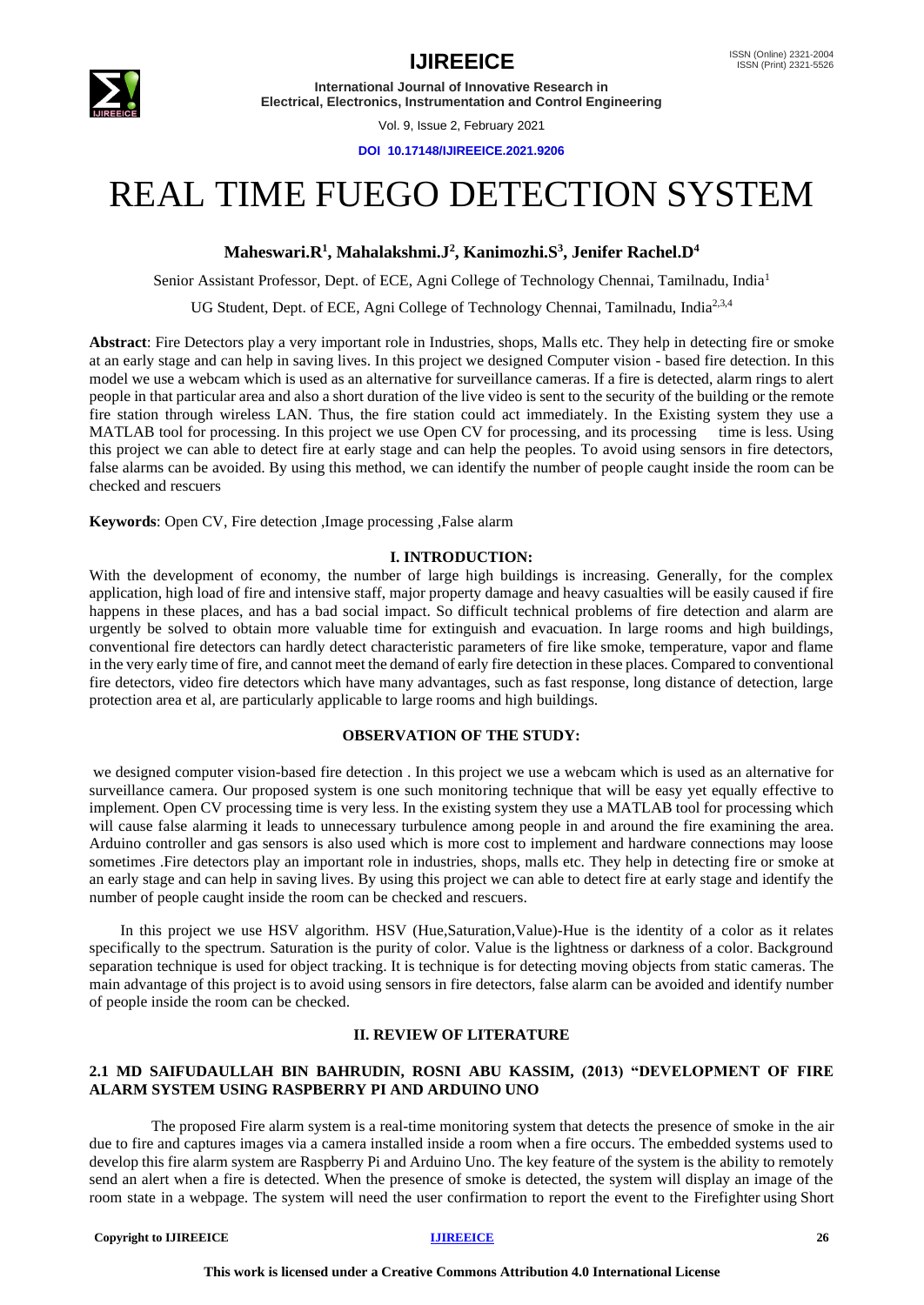

**International Journal of Innovative Research in Electrical, Electronics, Instrumentation and Control Engineering**

Vol. 9, Issue 2, February 2021

#### **DOI 10.17148/IJIREEICE.2021.9206**

Message Service (SMS). The advantage of using this system is it will reduce the possibility of false alert reported to the Firefighter. The camera will only capture an image, so this system will consume a little storage andpower.

### **2.2 RAJESHKUMAR KALLUR, PROF. ROHINI KALLUR, (2016) "FIRE DETECTION WITH A WIRELESS VIDEO CAMERA USING MATLAB**

 This project focuses on optimizing the flame detection by identifying gray cycle pixels of the flame, which is generated because of spreading of fire pixel and the area spread of flame. These techniques can be used to reduce false alarms along with fire detection methods. The novel system gives optimized way to detect the fire in terms of less false alarms by giving the accurate result of fire occurrence. The strength of using video in fire detection isthe ability to monitor large and open spaces. The novel system also give the opportunity to adjust the system by applying different combination of fire detecting techniques which will help in implementation of system according to different sensitive area requirement.

### **III. PROBLEM STATEMENT AND PRELIMINERIES**

 In MATLAB tool for processing which will cause false alarming it leads to unnecessary turbulence among people in and around the fire examining the area. Arduino controller and gas sensors is also used which is more cost to implement and hardware connections may loose sometimes. In this model we designed computer vision-based fire detection .In this project we use a webcam which is used as an alternative for surveillance camera. Our proposed system is one such monitoring technique that will be easy yet equally effective to implement. Open CV processing time is very less.

### **3.1 Block Diagram of the Proposed System:**



Fig 3.1 Block Diagram of Proposed system

### **3.2 Flow Diagram of the Proposed system:**

The flow chart explains the working of the system. Firstly the video is fed through the webcam, and the video is then forwarded into Raspberry Pi for processing. It will use a cascade classifier to compare the image which is available in the classifier. If a fire is detected, the code will execute, and there will be the fire alert message, and if a fire is not detected, then the system will continue; there will be no alert of fire. The system stays in the same loop until the fire is detected in particular place

**Copyright to IJIREEICE** 27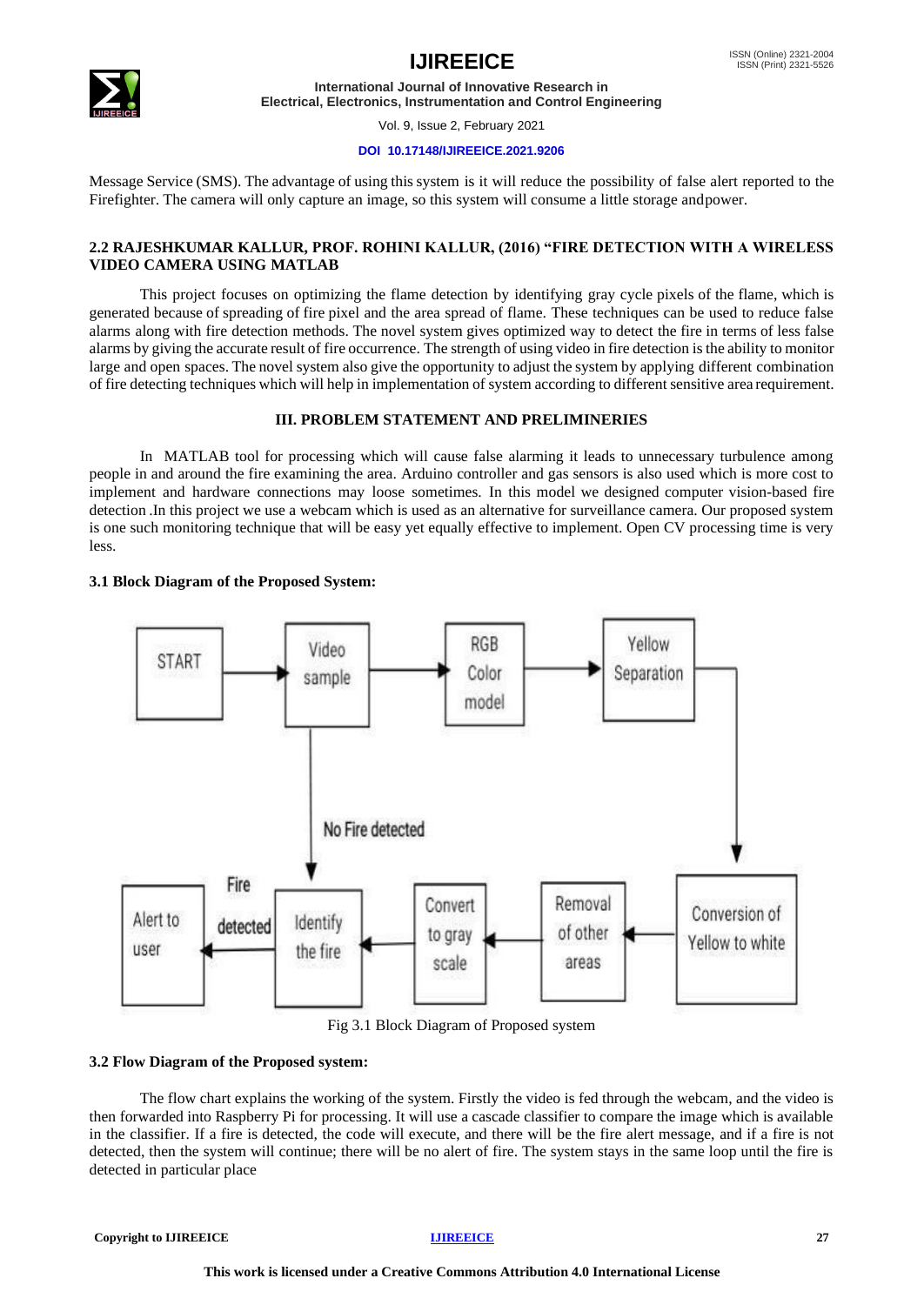

# **IJIREEICE ISSN** (Online) 2321-2004

**International Journal of Innovative Research in Electrical, Electronics, Instrumentation and Control Engineering**

Vol. 9, Issue 2, February 2021

#### **DOI 10.17148/IJIREEICE.2021.9206**



Fig 3.2 Flow Diagram of Proposed System

### **IV. RESULT OF THE STUDY:**

The result of the system of the proposed system and the design is shown below.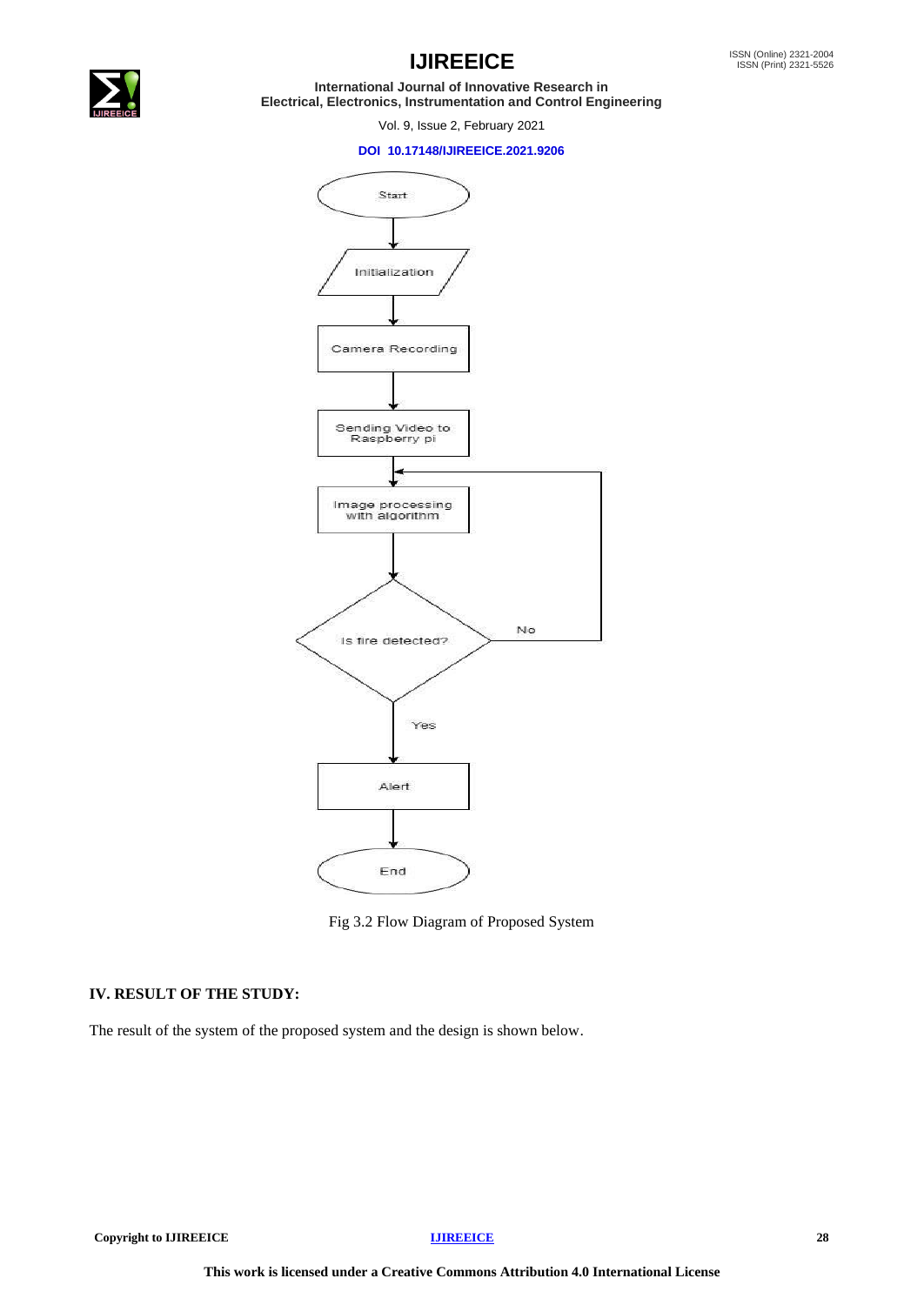



**International Journal of Innovative Research in Electrical, Electronics, Instrumentation and Control Engineering**

Vol. 9, Issue 2, February 2021

### **DOI 10.17148/IJIREEICE.2021.9206**



Fig 4.1 proposed system

| ehlo<br>starttls<br>reading mail & password<br>from<br>successfully sent the mail<br>Fire is detected!<br>smtp.gmail<br>$eh$ lo<br>starttls<br>reading mail & password<br>T<br>from<br>successfully sent the mail<br>Fire is detected!<br>smtp. qmail<br>$eh$ lo<br>starttls<br>reading mail & password<br>from<br>successfully sent the mail |  |  |
|-----------------------------------------------------------------------------------------------------------------------------------------------------------------------------------------------------------------------------------------------------------------------------------------------------------------------------------------------|--|--|
|                                                                                                                                                                                                                                                                                                                                               |  |  |
|                                                                                                                                                                                                                                                                                                                                               |  |  |
|                                                                                                                                                                                                                                                                                                                                               |  |  |
|                                                                                                                                                                                                                                                                                                                                               |  |  |

Fig 4.2 output of proposed system

### **V. ADVANTAGES:**

 Using this project we can able to detect fire at early stage and can help the peoples. To avoid using sensors in fire detectors, false alarms can be avoided. By using this method, we can identify the number of people caught inside the room can be checked.

**Copyright to IJIREEICE [IJIREEICE](https://ijireeice.com/) 29**